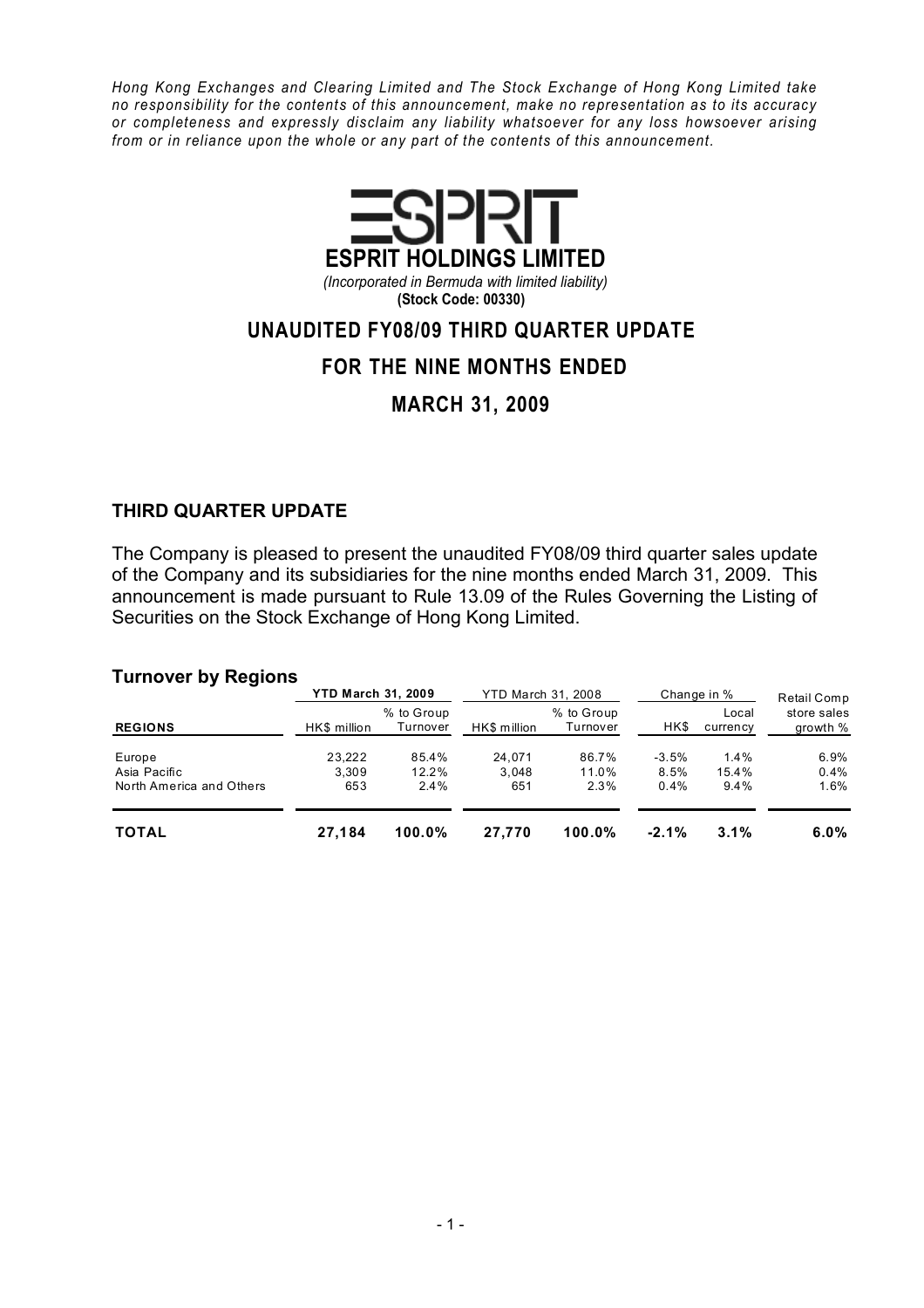# Turnover by Key Distribution Channels

|                                  | <b>YTD March 31, 2009</b> |            | <b>YTD March 31, 2008</b> |            | Change in % |          |  |
|----------------------------------|---------------------------|------------|---------------------------|------------|-------------|----------|--|
|                                  |                           | % to Group |                           | % to Group |             | Local    |  |
| <b>KEY DISTRIBUTION CHANNELS</b> | HK\$ million              | Turnover   | HK\$ million              | Turnover   | HK\$        | currency |  |
|                                  |                           |            |                           |            |             |          |  |
| <b>WHOLESALE</b>                 | 14,766                    | 54.3%      | 16,056                    | 57.8%      | $-8.0\%$    | $-3.4%$  |  |
| Europe                           | 13,224                    | 48.6%      | 14,795                    | 53.3%      | $-10.6\%$   | $-6.3%$  |  |
| Asia Pacific                     | 1,416                     | 5.2%       | 1.118                     | 4.0%       | 26.7%       | 34.5%    |  |
| North America and Others         | 126                       | 0.5%       | 143                       | 0.5%       | $-11.9%$    | $-1.7\%$ |  |
| <b>RETAIL</b> <sup>#</sup>       | 12,223                    | 45.0%      | 11,542                    | 41.6%      | 5.9%        | 12.0%    |  |
| Europe                           | 9.918                     | 36.5%      | 9.226                     | 33.2%      | 7.5%        | 13.3%    |  |
| Asia Pacific                     | 1.797                     | 6.6%       | 1.830                     | 6.6%       | $-1.8\%$    | 5.0%     |  |
| North America and Others         | 508                       | 1.9%       | 486                       | 1.8%       | 4.4%        | 13.3%    |  |
| <b>LICENSING AND OTHERS</b>      | 195                       | 0.7%       | 172                       | 0.6%       | 12.9%       | 15.0%    |  |
| <b>TOTAL</b>                     | 27,184                    | 100.0%     | 27,770                    | 100.0%     | $-2.1%$     | 3.1%     |  |

# Retail sales includes sales from e-shop in countries where available

## Turnover by Product Divisions

|                          | <b>YTD March 31, 2009</b> |            | <b>YTD March 31, 2008</b> |            | Change in % |          |  |  |
|--------------------------|---------------------------|------------|---------------------------|------------|-------------|----------|--|--|
|                          |                           | % to Group |                           | % to Group |             | Local    |  |  |
| <b>PRODUCT DIVISIONS</b> | HK\$ million              | Turnover   | HK\$ million              | Turnover   | HK\$        | currency |  |  |
| Casual                   | 12.405                    | 45.6%      | 12.760                    | 45.9%      | $-2.8%$     | $1.1\%$  |  |  |
| edc                      | 6.505                     | 23.9%      | 6,637                     | 23.9%      | $-2.0\%$    | $2.2\%$  |  |  |
| Collection               | 2,355                     | 8.7%       | 2,362                     | 8.5%       | $-0.3%$     | $3.7\%$  |  |  |
| Others <sup>*</sup>      | 5.919                     | 21.8%      | 6.011                     | 21.7%      | $-1.5%$     | $3.4\%$  |  |  |
| <b>TOTAL</b>             | 27,184                    | 100.0%     | 27,770                    | 100.0%     | $-2.1%$     | 3.1%     |  |  |

\* Include accessories, kids, shoes, bodywear, sports, De. Corp, Red Earth, salon, licensing income & licensed products like timewear, eyewear, jewelry, bed & bath, houseware, etc.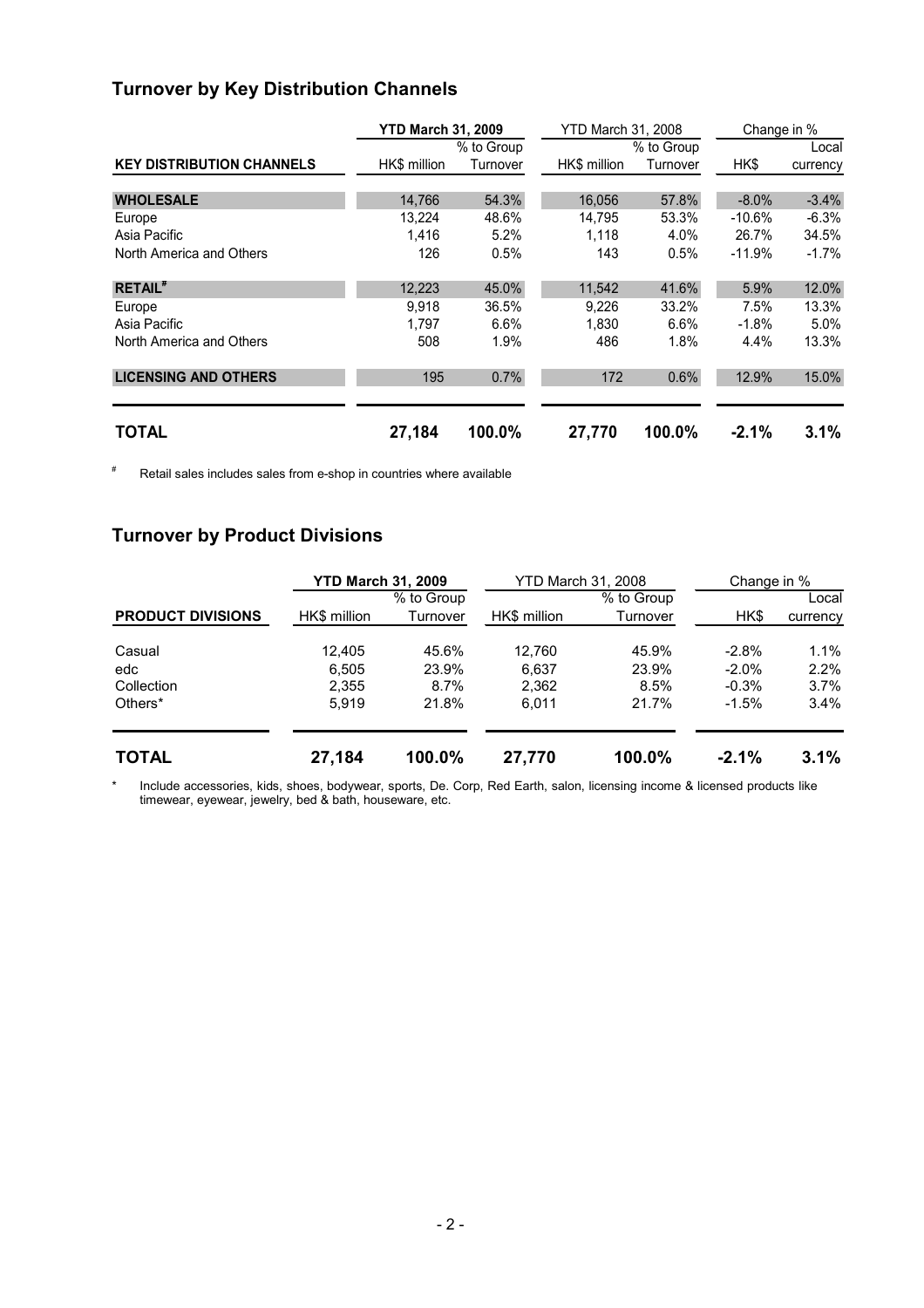## Key Distribution Channels by Regions

| As at March 31, 2009                               | WHOLESALE (controlled space only) |                   |           |                                            |                  |                   |                                       |                      |                            | <b>RETAIL</b>             |                       |                          |                  |                             |               |                       |                  |
|----------------------------------------------------|-----------------------------------|-------------------|-----------|--------------------------------------------|------------------|-------------------|---------------------------------------|----------------------|----------------------------|---------------------------|-----------------------|--------------------------|------------------|-----------------------------|---------------|-----------------------|------------------|
|                                                    | Partnership stores**              |                   |           |                                            | Shop-in-stores** |                   |                                       |                      | Identity Corner & Others** |                           |                       | Directly Managed Stores  |                  |                             |               | Comp Stores           |                  |
|                                                    |                                   |                   | Net       | Net <sup>-</sup>                           |                  |                   | Net                                   | Net <sup>.</sup>     |                            |                           | Net                   | Net                      |                  |                             | Net           | Net                   |                  |
|                                                    | No. of                            | Sales area        | opened    | change in                                  | No. of           | Sales area        | opened                                | change in            | No. of                     | Sales area                | opened                | change in                | No. of           | Sales area                  | opened        | change inj            |                  |
| <b>REGIONS</b>                                     | stores                            | sam               |           | stores* sales area*                        | stores           | sqm               |                                       | stores* sales area*i | stores                     | sqm                       |                       | stores* sales area*      | stores           | sqm                         |               | stores* sales area*i  | No. of stores    |
| Europe<br>Asia Pacific<br>North America and Others | .223<br>334                       | 287,199<br>79.654 | 109<br>33 | 14.4%<br>15.5%<br>$\overline{\phantom{a}}$ | 5.145<br>241     | 209.165<br>11.646 | 530<br>45<br>$\overline{\phantom{0}}$ | 11.0%<br>22.6%       | 6,163<br>1.393<br>290      | 137,366<br>88,852<br>n.a. | (526)<br>151<br>(143) | $-7.6%$<br>11.0%<br>n.a. | 370<br>336<br>76 | 212.068<br>62.768<br>30,777 | 56<br>25<br>4 | 14.5%<br>9.1%<br>6.2% | 212<br>157<br>47 |
| <b>TOTAL</b>                                       | 1,557                             | 366,853           | 142       | 14.7%                                      | 5.386            | 220.811           | 575                                   | 11.6%                | 7,846                      | 226,218                   | (518)                 | $-1.1%$                  | 782              | 305.613                     | 85            | 12.5%                 | 416              |

\* Net change from June 30, 2008 \*\* Include Esprit and Red Earth stores/units n.a. Means not applicable